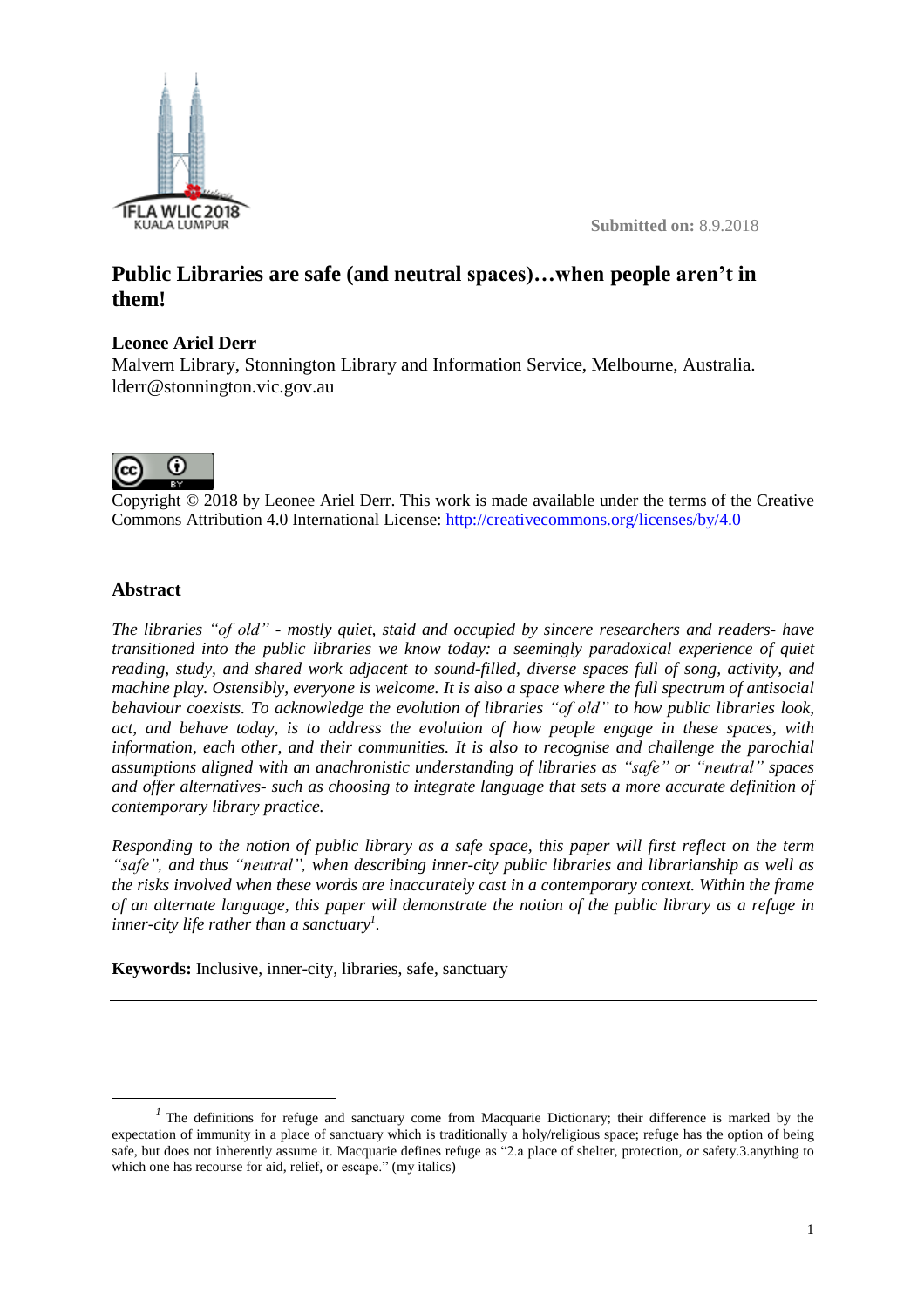#### **Introduction: Why Language Matters**

 $\overline{a}$ 

Historically, "[p]ublic libraries...maintained the tradition of silence" and established who was and was not welcome as evident "[i]n 1726, [when] King Charles VI declared Vienna's great Hofbibliothek open to all visitors – all except 'idiots, servants, idlers, chatterboxes and casual strollers'" (Kells, 2018). Kells' recounting of what a library once was in his article "Loudest Libraries", is part of a narrative that has shaped public libraries over time. King Charles' "idlers" and "casual strollers" were part of a class structure that minimised unacceptable social interchanges and kept the well-behaved as far from the assumed characteristics and behaviours of those considered lesser. The legacy of what those libraries did offer- a quiet place to contemplate, research, and pursue knowledge and reading in solitude- is an accepted hangover. As societies have evolved, the ideologies behind King Charles' libraries and, more locally, the  $19<sup>th</sup>$  century Mechanic's Institutes<sup>2</sup> where workers went to learn- and eventually became what were arguably the forbears of the public library in Australia- have shifted to be more inclusive of everyone. That inclusivity has leant a great deal to the trust that people feel toward public libraries today. This is not to underestimate the power of history, however. The more parochial notion of libraries remains a strong cognitive frame in the psyche of the public and reinforces the expectations of experience today. George Lakoff, a UC-Berkeley Linguistics Professor and author, states every institution has a frame consisting of two parts. The first being roles or "framing elements" within the institute and the second are the scenarios or "what happens in the frame" of that institute which sets the boundaries of the frame (Lakoff, 2008). Humans think in terms of these frames and

"[t]hese structures are physically realized (sic) in neural circuits in the brain. All of our knowledge makes use of frames, and every word is defined through the frames it neurally activates. All thinking and talking involves ''framing.'' And since frames come in systems, a single word typically activates not only its defining frame, but also much of the system its defining frame is in. More-over many frame-circuits have direct connections to the emotional regions…" (Lakoff, 2010)

What people think of and how they feel when they hear, read, or say the words "public library" are informed by the above cognitive framing that Lakoff speaks of; and, when the word *library* has had centuries of meaning loaded behind it to help form those frames, there can be a variety of assumed boundaries, behaviours and expectations that result. For instance, if we compare some library users' assumption of a library being a hallowed space, a sanctuary in fact, with their perceived notion of the "right" kind of people using a library and *how* they should use the library with the contemporary understanding that public libraries today are inclusive and welcoming of all, there will be conflict. And much of this conflict arises from the emotions attached to the frame of the public library of old and the frame of libraries in a contemporary context. This conflict is not only amongst individuals using the library spaces, but is also evident in the behaviours between library staff members. Both frames are supported by the trust public libraries have built over time with their community and from the work practices of library staff. In spite of the definitional conflict arising from this cognitive framing, what results more broadly from this sense of trust is the belief in the inherent safety individuals may feel or expect to feel when in library spaces. And, this is where, when applying terms like "safe", library staff, advocates, peak bodies and the broader culture of public libraries, must be careful. To name something, such as public libraries as

<sup>&</sup>lt;sup>2</sup> "The mechanics' institute movement emanated from Britain as a means of providing education and moral uplift to workers in the "mechanical arts" — the growing artisanal class who worked with machines and metals. Australia's first institute opened in Hobart in 1827, just three years after the first in England" (Haigh, 2016; Baragwanath, 2000).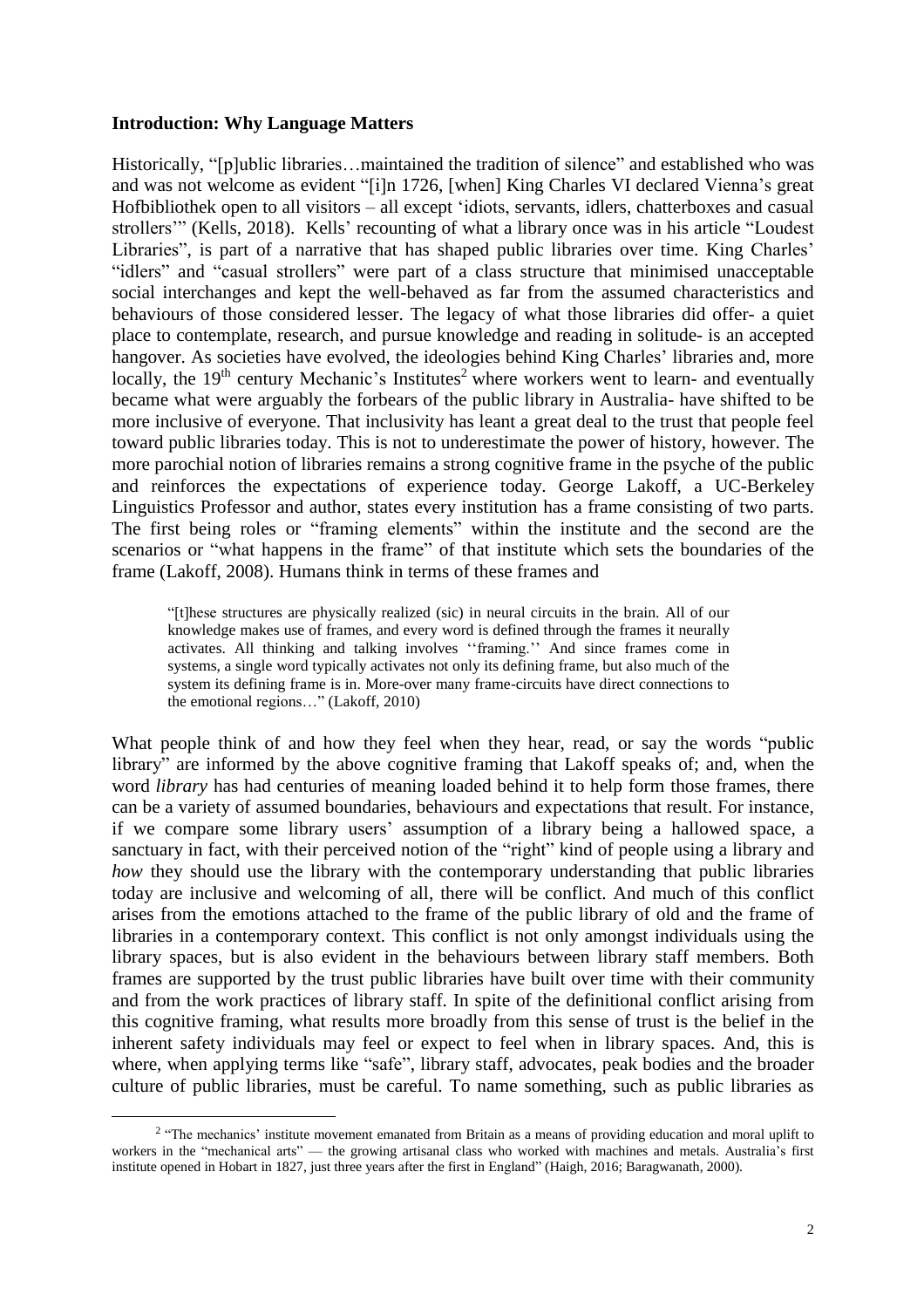safe, is to set an expectation of meaning for that word, the related definitions an individual associates and attaches to that label, and the resulting behaviour that arises from assumption and expectation when that label is applied to a public space. Individuals have the right to describe their experience with public libraries in their own words. However, there are consequences when the organisation labels or references with metaphors<sup>3</sup>, especially those which reinforce parochial and anachronistic cognitive frames of public libraries. Consequences may be financial, can lead to a misunderstanding of what a library offers, what is expected of staff and behaviours within that expectation, whether these public spaces can protect against crime or varying types of assault on staff, and the provision of diverse information and knowledge to communities without censure and abdication. Adam Alter, author of *Drunk Tank Pink* writes in the New Yorker "as soon as you label a concept, you change how people perceive it. It's difficult to imagine a truly neutral label, because words evoke images…are associated with other concepts…and vary in complexity" (Alter, 2013). For some people safety is the feeling they have of being included and of belonging compared to feeling and experiencing marginalisation in their broader community setting. For others, it is a more literal interpretation where the edifice of the library itself is a barrier between the outside world and them acting as physical, emotional and psychological safety. There is a striking difference between these two interpretations, though often the experiences are intermingled. Using the term "safe" flippantly not only comes with the aforementioned conflict with the public, it also undermines the experiences of staff who in their work place or in their broader organisation may feel marginalised due to how they identify, the colour of their skin, or their religious affiliation. Libraries cannot be safe spaces until staff benefit broadly from the same measures taken to ensure inclusivity and welcome for the community<sup>4</sup>.

#### **Discussion: public libraries as refuge in metropolitan areas**

Research, such as within the area of social capital theory (Putnam, 2001) and relating to understanding of "third place" (Oldenburg, 2009; (Cohen, Putnam and Feldstein, 2014), has shown public libraries' influence in supporting wellbeing in the individual, and collectively in the community, equates to securing these communities' socio-cultural and socio-economic futures (Cohen, Putnam and Feldstein, 2014). With statistics showing an increasing rate of individuals experiencing loneliness (Brown, 2017), third places like public libraries are for many people a place to connect. Individuals have opportunity when using public libraries to build relationships with those alongside them as well as build trust in the space and the staff who work there. The outcome is a sense of inclusion and belonging. Specific results from recent surveys articulate what Victorians value most in their public libraries. Starting at 95% and continuing down to 79%, responses to what was considered to be "very important" were, in descending order, the following (Communications & Public Relations, 2018):

- free access to internet
- help using technology
- supporting early literacy such as story time sessions
- access to collection

 $\overline{a}$ 

<sup>&</sup>lt;sup>3</sup> "Metaphors [used to describe libraries] are important because they go deeper down than our cognitive framing" (Talve, 2018). Talve collated metaphors captured as part of the *Creative Communities, Creative Libraries* survey performed in Australia, including "melting pot," "civic jewel," "lifeblood," "sanctuary," "paradise" and "oasis" (2018).

<sup>4</sup> Some further reading on this issue can be found here. Though the issue is intrinsic to the notion of public libraries as "safe" spaces for those who work in them, not just visit, it is an issue that goes well beyond the word limit this paper allows. (Bethan, 2018; Bourg, 2018; de jesus, 2014;Galvan, 2015; Masilamani, 2018)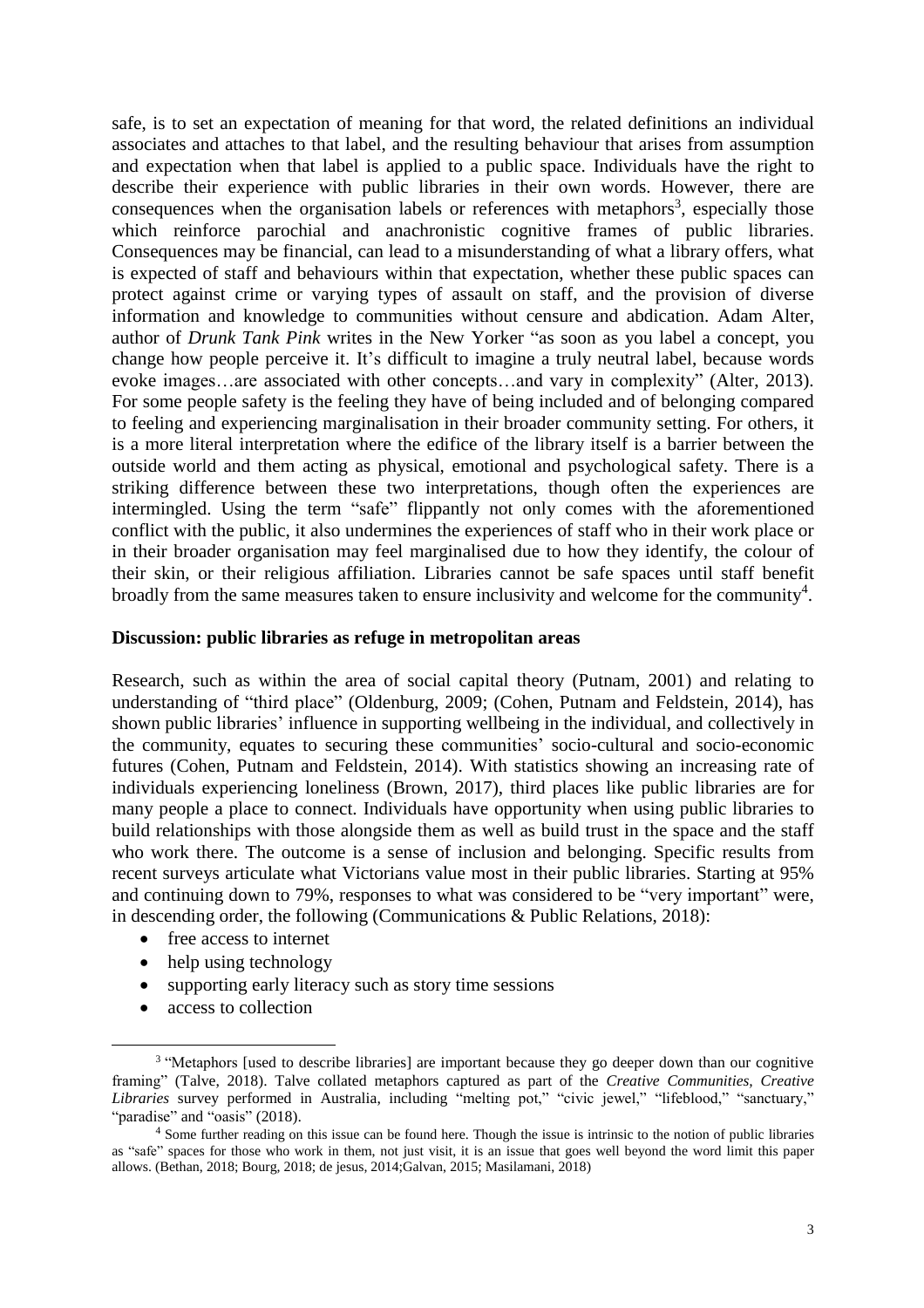- safe place to visit
- place to study
- place to go to feel part of the community and experience social inclusion

These valued offerings are at the heart of what public libraries are supposed to offer on a daily basis; it is no wonder that for generation after generation, public libraries as an institution have been considered trustworthy as they continue to fulfil the varying needs of their communities.

These communities, for the purpose of this paper, will include library services actually worked for and with. The first library service is The City of Melbourne's Libraries (CML) and is the capital city library service for the state of Victoria. The second is Yarra Libraries (YL) which is the library service for a council that is situated no more than 4kms from the city centre of Melbourne at its furthest library locations; and lastly Stonnington Library and Information Service (SLIS) with the Prahran Library 4.5kms from the city centre but with one of its four branches, Phoenix Park Library, at approximately 13kms from Melbourne's city centre. In order to understand the makeup of Victoria's inner-city public libraries mentioned for the context of this paper, refer to Appendix 1 which contains an overview of the council areas, brief information about the library services themselves, and of the surrounding community that may most engage with the services on offer. Within the context of these three metropolitan library services what follows is an overview of how library staffing, collections, and programming mix as a way of establishing library-as-refuge and building a welcoming and inclusive narrative for these communities<sup>5</sup>.

# *Library Staff*

 $\overline{a}$ 

Each day library staff come into their work places bringing with them their stories, their experiences, and an infinite combination of possible events that mark them as individuals with feelings, thoughts, and layers of implicit bias that inevitably affect them and influence the way they behave at work with colleagues and with the community. "Implicit social cognition [or] implicit bias, refers to the attitudes or stereotypes that affect our understanding, actions, and decisions in an unconscious manner" whether we acknowledge this happens or not, it does (Kirwan Institute, 2015). Implicit bias is reinforced by media and general life interactions with other human beings. Just as we can be influenced by the media's everchanging messages toward a bias, implicit bias as a human condition is malleable and alterable. Daily, libraries open and close their doors for the public; each individual that enters and exits these library spaces bring with them the loaded histories of their lives. It is important to recognise the infinite possible variables of human interaction that can occur at any given time. These interactions are not neutral. These interactions are not by default risky<sup>6</sup>, but they do not guarantee anyone's safety. An all too commonly observed example is assuming children will be safe when left unattended by an adult for extended periods of time. Library staff from these three inner city library services are not expected to monitor children at all times. However, it is not uncommon for primary school aged children, and younger, to be unattended because of the assumption of safety.

 $<sup>5</sup>$  NB: the communities' awareness of the local library is often limited by that library service's ability to self-promote</sup> and be known to the public. Inclusivity and welcome is limited by an organisation's outreach activities and marketing/advertising reach.

<sup>6</sup> English Oxford Living Dictionary defines risky as "Full of the possibility of danger, failure, or loss" (2018).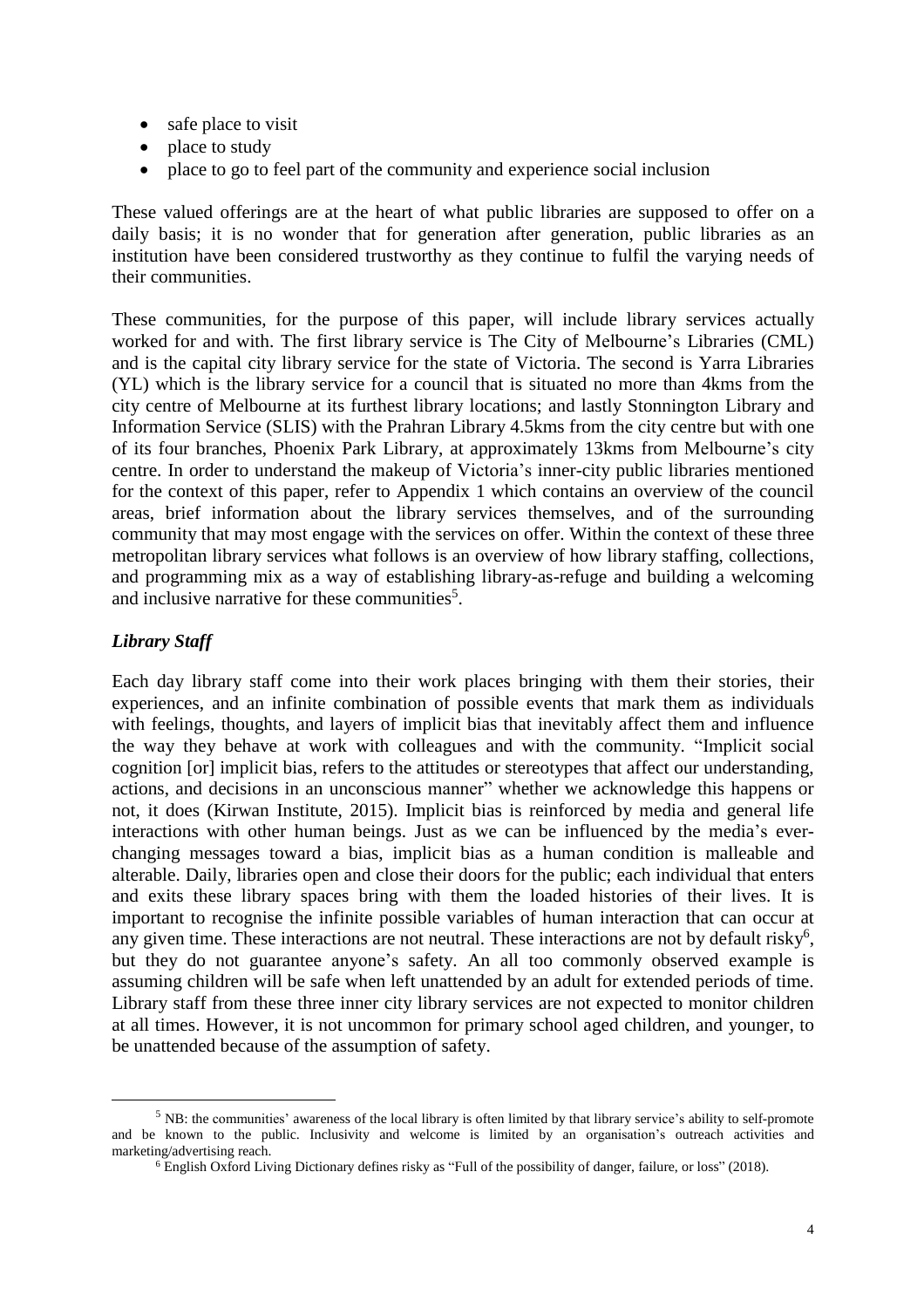The three libraries mentioned above have an expectation that library staff offer equitable attention, support, and information seeking service for each individual. As written previously, this cannot be guaranteed because of the diversity of opinion, bias, and care individuals bring to their work practice. However, when a positive interchange occurs regularly over time, these experiences inform a perception that all staff are unbiased, balanced and effectively neutral in their approach when offering customer service. As a result, it can appear as if the library as an institution is neutral. These assumptions and expectations are not fundamentally problematic; yet, they undermine some public library organisations' work with, for, and on behalf of the evolving community of individuals and groups that engage with them, the principled and ethical standards by which those library staff should approach their work, and the basic, human compassion and inevitable social justice lens those public libraries claim to work through. Library staff are expected to strive to meet the expectations of the community and of their organisation's mission and values to create what is essentially an inclusive experience. However, libraries that are located in inner-city areas are at the mercy of the predictably unpredictable group of individuals who come through the doors daily. The centrality of inner-city libraries and, more often than not, ease of access to those libraries, the cost-free permission to be in the spaces with access to public toilets (their need not to be underestimated), and the general guarantee of human interaction with either staff or other members of the public, situates public libraries in the collective consciousness of the community. To even exist is to invite the whole world into library spaces. And, whether library staff or fellow community members like it or not, it is to invite the issues, pain, hopes, joys, fears, addictions, desires, laughter, and tears of our fellow humans into those spaces. The moment the lights turn on for staff set-up to open until the final person leaves the building at night, everyone in the building participates in the definition of what that library will be on that day. And each day thereafter will be as diverse and dynamic as the individuals who cross the threshold. Acknowledging this is a step toward inclusivity, openness, setting realistic expectations about what it is like to be in a public space, and establishing boundaries through policy and procedure to minimise risk and harm.

#### *Collections*

Collection strategies, policies and procedures exist to provide a framework for the development and management of collections and to ensure a variety of material is available for the public. They also exist to guide the processes of selection, acquisition, evaluation and de-selection and to ensure the survival of the collection in the face of challenges from staff and the public. This variety of material should be diverse and reflect as many perspectives and points of view as possible within the law. This offering of diverse knowledge, information and a setting to learn is vital in the context of today's social, political and economic climates and is not a neutral task and comes with risk. The information and knowledge sources on offer via public libraries and the staff who work in them is part of democracy in action and part of education of the citizenry. The importance of diversity in a collection is the ability for a text, an illustrative depiction of story, a piece of music or film to mirror someone's personal experience. It is also the chance for the imagination and knowing that one holds to be expanded via whatever medium of story they so choose from the (virtual) library shelves. This expansion and broadening of individual understanding of what it means to be human showcases the vastness of human experience. Items in collections are the artefacts by which people can experience belonging and feel less loneliness.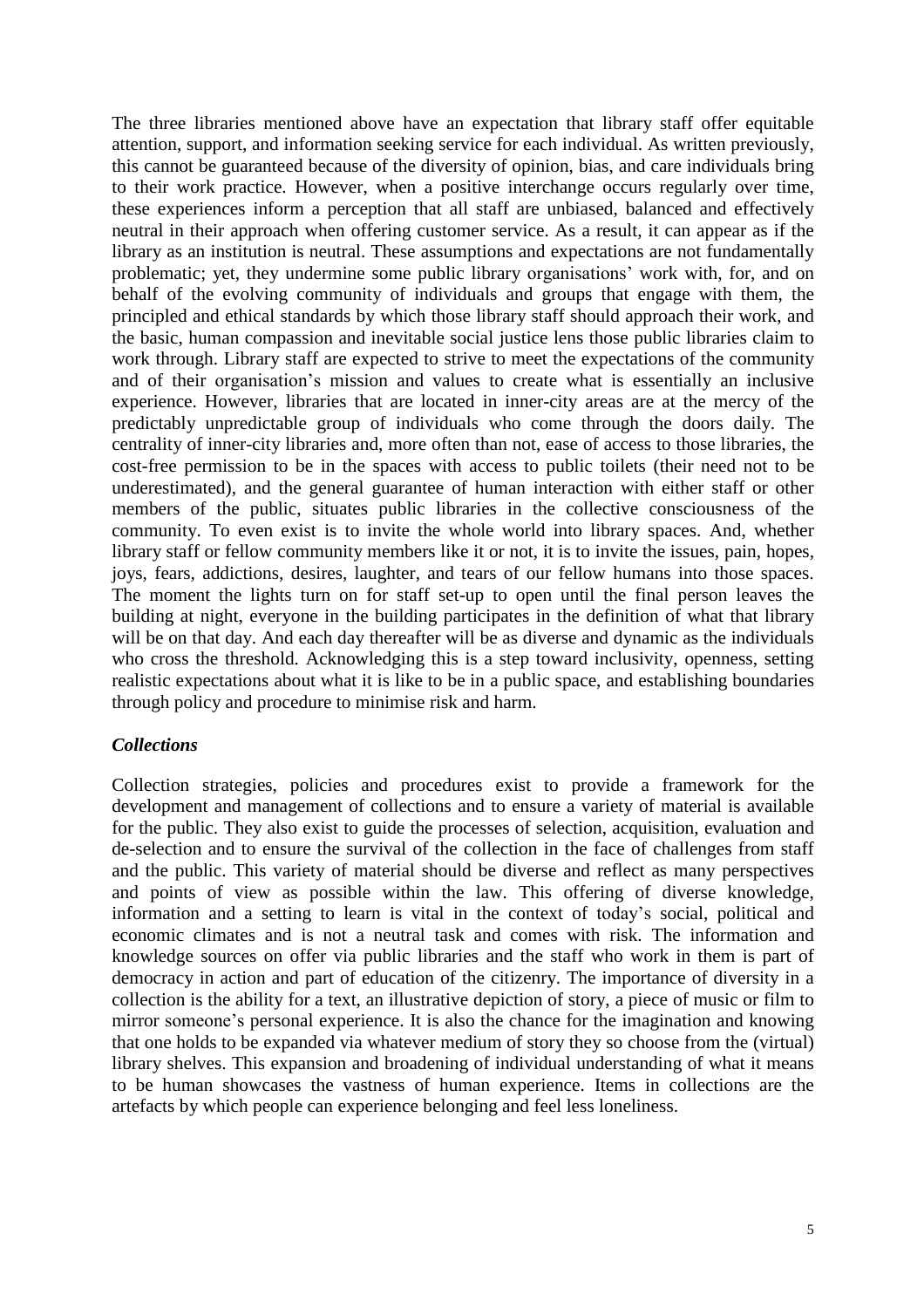The vital importance of diverse collections in inner-city libraries is compounded by the fact that regular residential demographic data does not account for undocumented individuals (as in lack of address or identification documents due to homelessness, mental illness, domestic violence circumstances or other vulnerabilities that marginalise an individual in their community), the influx of non-residential library users both regionally and internationally, people with varying (dis)advantages in life, and so on. Though there may be a transience to these "visitors", their needs are no more or less important than those whose data is captured in a census, documented via rates paid to council for their property, or the taxes they pay. A specific example of how collections are part of creating a refuge in inner-city public libraries are how CML and YL provide gaming consoles and games at libraries which neighbour public housing estates, K-12 schools, universities, homeless services/ shelters, and hostels. It may seem to some as contrary to what a library "should be" or "should offer", and, for others, it may seem a luxurious perk for a public library to have. However, the crux of it is, making gaming and games readily available and accessible at a public library acts as a socio-cultural levelling agent, provides an alternate form of storytelling and critical engagement with story, and is one of many "hooks" used to expose individuals to the vast

number of services and other collection offerings. In practice, public libraries cannot be all things to all people; though, they surely try within scope of their particular organisation's vision and goals.

## *Programming, partnerships, and events*

 $\overline{a}$ 

Similar to collection management and its diverse possibilities to act as a "hook" for how individuals engage with the space and its holdings, programming and events have opportunity to create a "hook". Through a variety of programming and events, CML, SLIS and YL showcase themselves to the public in a way which hopes to satisfy the infinitely diverse needs of individuals. When programmes and events are created on behalf of community, in collaboration or partnership with said community, and for the benefit of the community rather than library staff or organisational reward or "box ticking", the result can be tremendous in terms of engagement. A public library as refuge is part space, part collections, part staff, and part service, program, and event offering. Just as a person's experience will be influenced by who they engaged with on any given day, the validity and value of a program offered is determined by the people who happen to attend. To be successful in doing this is to ensure library program and events on offer intersect with the various ways people learn, the various areas of interest reflected in the collections, the pop culture trends of the community, and cross promotion and marketing with topical, current events in the city more broadly. Essentially it is not to assume all events must be text and book centred. To understand the importance of the variety of programming and events that should be offered is to understand that story and the ways we share, express, and interpret story is multi-faceted and lend toward one's experience of inclusion, belonging and library-as-refuge.

Lastly, where libraries are able to allow members of the community to be information managers in their own right and facilitate workshops, run an event, or at least stimulate the process of implementation of an event, a layer of value is added that library-driven and library-staff-designed programming cannot mimic. For the three libraries referred to in this paper<sup>7</sup>, it is not just their community of users they are attempting to support, but also those elusive "non-users" who are hoped to be attracted to an event or participate in a program. It is

<sup>7</sup> Examples of programming from CML, SLIS and YL are listed in Appendix 2.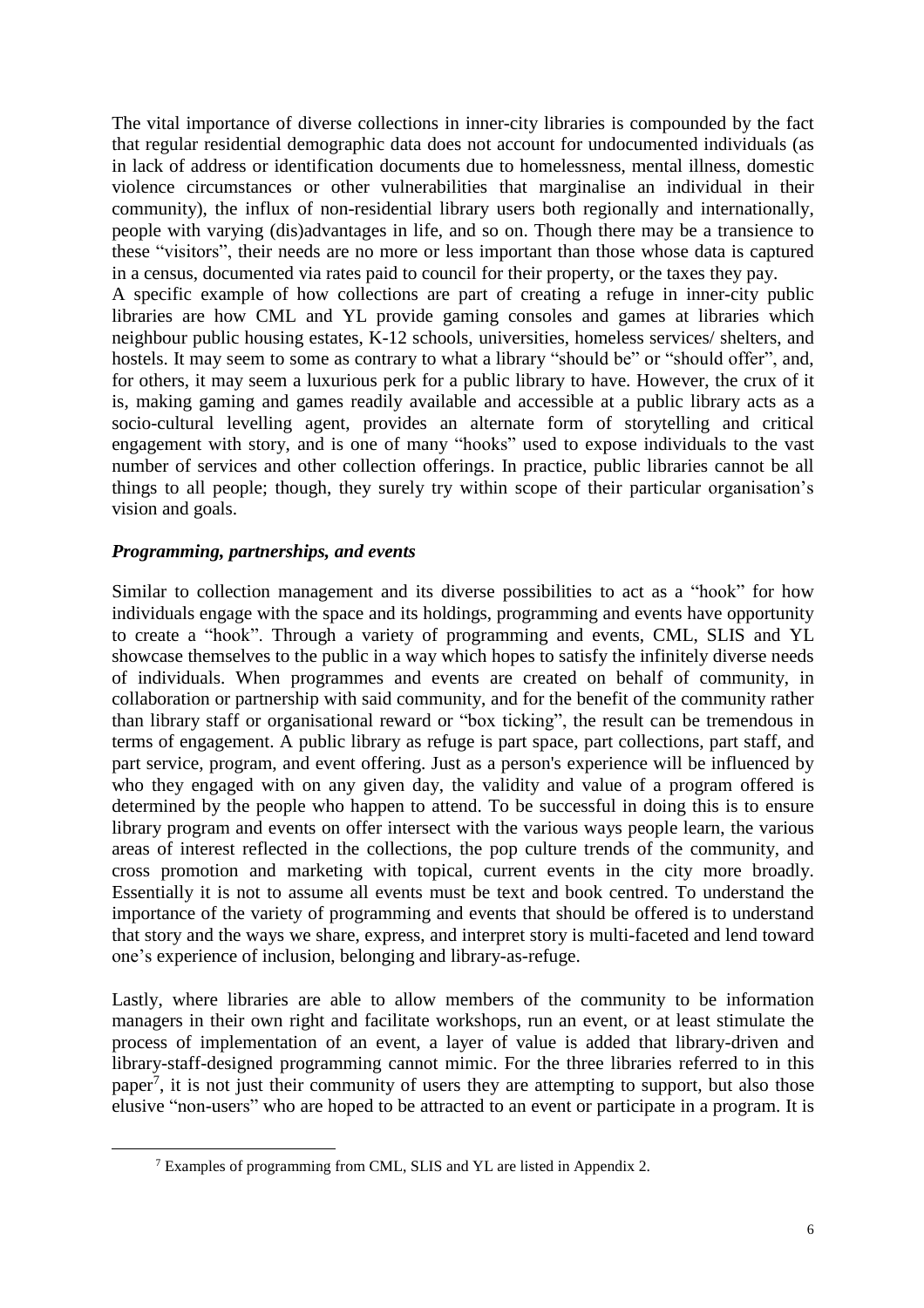for these libraries to regularly assess and interrogate why members of the community may not see themselves as belonging in the public library- is it that the library does not mirror their life experience nor appeal to their needs or goals? Programming, especially where attendees participate actively in the outcome of the session(s), offers the benefits of bridging connections as well as breaking down barriers. Caitlin Moran, author and social commentator from the UK writes

> A library in the middle of a community is a cross between an emergency exit, a life raft and a festival. They are cathedrals of the mind; hospitals of the soul; theme parks of the imagination… they are the only sheltered public spaces where you are not a consumer, but a citizen…A human with a brain and a heart and a desire to be uplifted, rather than a customer with a credit card and an inchoate "need" for "stuff." (2012).

This is a crucial reminder for inner-city libraries where there is a disparity between those who have and have not. For all three library services referenced in this paper, there are individuals and communities of individuals who live on the margins, are exposed to complex layers of vulnerability, and may not "fit" into the heteronormative, able-bodied, post-colonial system that has been established and normalised. Public libraries have the capacity to ensure programming and events uplift, educate, enhance, answer to, promote, and instil new knowledge and information into their communities.

# **Conclusion: Inner-city, public libraries are only as radical<sup>8</sup> as the people who work in them**

In a world of globalisation, populism, "fake news" and fear sown from ignorance of and inexperience with the "other", public libraries have never been so vital to ensuring knowledge is learned and shared, and that the communities they serve thrive<sup>9</sup>. Public libraries as they are understood today aim to be inclusive places. Following the example of King Charles' attitude towards "idlers", this ethos not only remains present in the public imagination of libraries but staff often uphold this attitude. It must be understood that library staff can make library environments uncomfortable for some patrons. To complicate matters further, inclusivity is necessarily sacrificed when facing "anti-social" or aggressive behaviour from the public. The nature of ensuring that knowledge is shared as widely as possible to benefit community is at the heart of what makes public libraries- especially in metropolitan areas where the amount of high rise, high density living is more common- such an intrinsic part of those communities and lends toward inclusivity. Metropolitan city libraries, like those in the inner suburbs of Greater Melbourne, balance the fine line between policing and supporting; between banning a person in need of the services on offer; and educating/encouraging those who have more privilege and advantage in their community to remove their stigma and bias of others. So often the boundaries library staff put in place to protect themselves, dare I write to create a "safe" place to work, are the same boundaries put in place to protect the community from each other and uphold the ideal of refuge and inclusivity. These boundaries are to help minimise risk and harm, but do not guarantee anyone's safety.

 $\overline{a}$ 

*<sup>8</sup>* English Oxford Living Dictionaries defines radical as "1. (especially of change or action) relating to or affecting the fundamental nature of something; far-reaching or thorough…2.2 Characterized by independence of or departure from tradition; innovative or unorthodox" with specific credence on the second meaning in relationship to libraries in the contemporary context of a consumer-centric societal structure.

<sup>&</sup>lt;sup>9</sup> Macquarie Dictionary defines fake news as "disinformation and hoaxes published on websites for political purposes or to drive web traffic, the incorrect information being passed along by social media."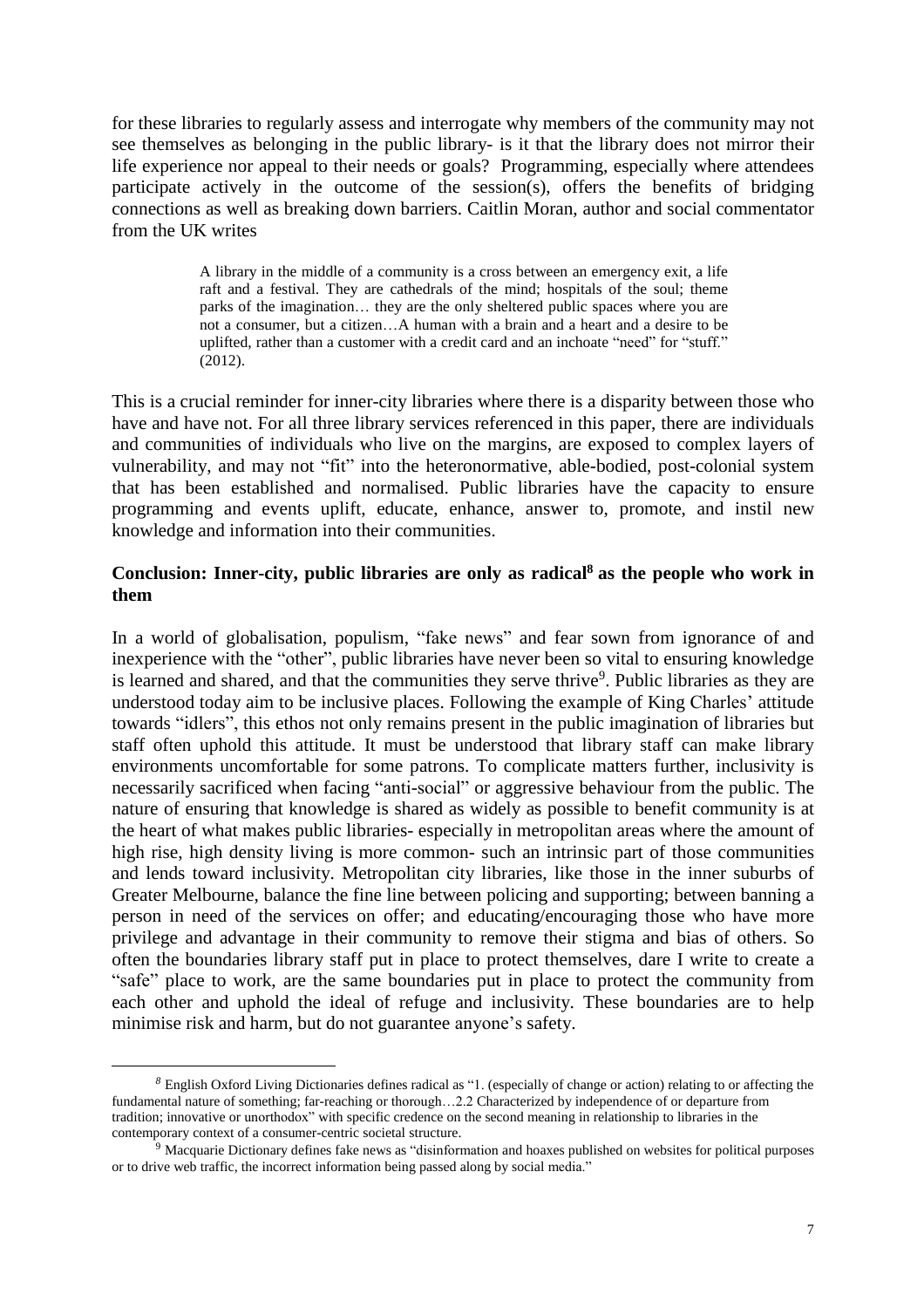People who work in public libraries have a responsibility to choose the labels to self-identify with awareness of their broader impact. To reframe the language to influence a better understanding of the role of public libraries for inner-city communities is necessary in the socio-cultural and political climate within which libraries function today. The importance of language lie in accuracy of meaning and representation of language used; this is why it is important to be impeccable with terms employed and the cognitive frames upheld when writing and talking about public libraries. Public libraries as refuge in communities and as a space to be creative, learn, read, play and relax is sufficient self-labelling without adding the weight of expectation tied to the concept of "safe". The better funders, managers, and councillors in local government understand the truly dynamic, diverse, unpredictable nature of public library work as a social justice practice in action, the more inner-city libraries will be empowered to proactively respond to the immediate needs of the ever-changing demographic of people who cross the threshold daily- including the people who work in them- seeking a refuge and a place to belong. It is essential that public libraries buck the trend of claiming to be "neutral," often a cop-out term used to avoid conflict. Public libraries should instead vie for being principled if not radical in practice: showing empathy and compassion whilst upholding the rights of every individual in the communities they serve.

#### **Acknowledgments**

I want to acknowledge the passionate work and support of library colleagues across the sector- too many to name here. City of Melbourne's Libraries, Stonnington Library & Information Service and Yarra Libraries have library staff who work passionately to ensure the intersection of collections, programmes and events (along with their own attitudes and behaviours at work) coalesce to create an experience of welcome and belonging for colleagues and the community. Without their determination to help community feel connected to information, to each other, and to society along with the belief in equity and inclusivity, the examples provided in this paper would not have been achieved. Further acknowledgement is given to the organisations, inter-council departments, NGOs, and other local services that helped in collaboration and partnerships, evaluation and innovation, and iterative outcomes mentioned above. For public libraries to have the honour of being a trusted community institution is a reflection of community need and desire for access to information, a third place for individual pursuit, shelter and acceptance. This is no doubt a reflection of the grit, compassion, empathy, and long hours put in by impassioned library staff.

### **References**

Aabø, S. and Audunson, R. (2012). Use of library space and the library as place. *Library & Information Science Research*, 34(2), pp.138-149.

Alter, A. (2013). *Drunk tank pink and other unexpected forces that shape how we think, feel, and behave*. New York: Penguin Books.

Alter, A. (2013). *The Power of Names*. [online] The New Yorker. Available at: <https://www.newyorker.com/tech/elements/the-power-of-names> [Accessed 10 May 2018].

Bethan. (2018). 26 June. Available at <https://twitter.com/bethanar/status/1011724188602851333> [Accessed 15 June 2018\.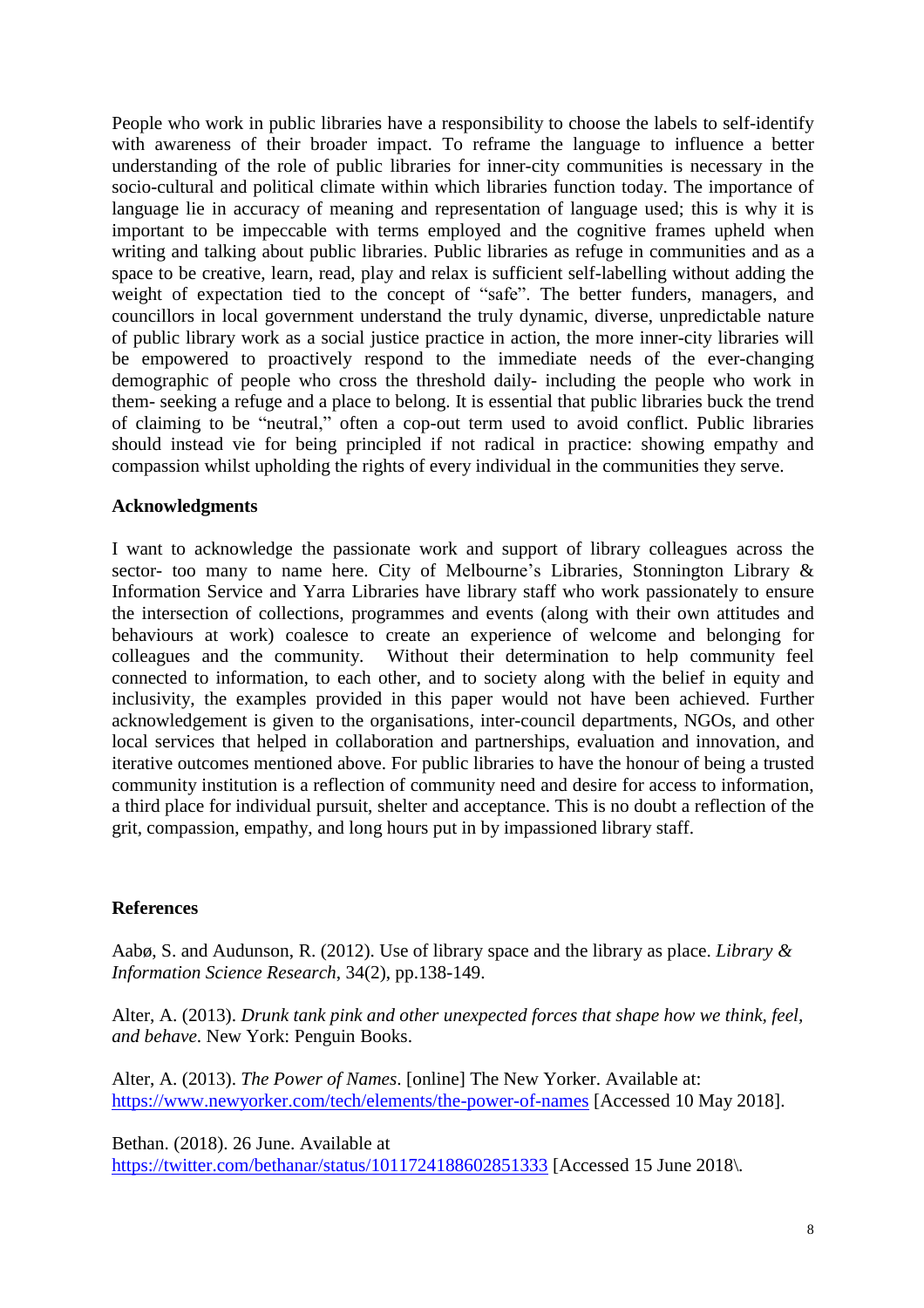Baragwanath, P. (2000). *If the Walls Could Speak: a Social History of the Mechanics' Institutes of Victoria*. Windsor, Vic: Mechanics' Institute Inc.

Brown, B. (2017). *Braving the Wilderness.* London: Penguin Random House UK.

Bourg, C. (2018). Debating y/our humanity, or Are Libraries Neutral?. [Blog] *Feral Librarian*. Available at: [https://chrisbourg.wordpress.com/2018/02/11/debating-y-our](https://chrisbourg.wordpress.com/2018/02/11/debating-y-our-humanity-or-are-libraries-neutral/)[humanity-or-are-libraries-neutral/](https://chrisbourg.wordpress.com/2018/02/11/debating-y-our-humanity-or-are-libraries-neutral/) [Accessed 10 Jul. 2018].

City of Melbourne. (2018). *Melbourne facts and figures - City of Melbourne*. [online] Available at: [http://www.melbourne.vic.gov.au/about-melbourne/melbourne](http://www.melbourne.vic.gov.au/about-melbourne/melbourne-profile/pages/facts-about-melbourne.aspx)[profile/pages/facts-about-melbourne.aspx](http://www.melbourne.vic.gov.au/about-melbourne/melbourne-profile/pages/facts-about-melbourne.aspx) [Accessed 12 Jun. 2018].

City of Melbourne. (2018). *Daily Population Estimates and Forecasts - City of Melbourne*. [online] Available at: [http://www.melbourne.vic.gov.au/about-melbourne/research-and](http://www.melbourne.vic.gov.au/about-melbourne/research-and-statistics/Pages/daily-population-estimates-and-forecasts.aspx)[statistics/Pages/daily-population-estimates-and-forecasts.aspx](http://www.melbourne.vic.gov.au/about-melbourne/research-and-statistics/Pages/daily-population-estimates-and-forecasts.aspx) [Accessed 12 Jun. 2018].

City of Stonnington Community Profile. (2018). City of Stonnington Community Profile. [online] Available at: <https://profile.id.com.au/stonnington>[Accessed 12 Jun. 2018].

City of Yarra Community Profile. (2018). *Welcome to the City of Yarra Community Profile*. [online] Available at: <https://profile.id.com.au/yarra> [Accessed 12 Jun. 2018].

Cohen, D., Putnam, R. and Feldstein, L. (2014). *Better together*. New York: Simon & Schuster.

*Communities & Public Relations*. (2018). *Radical Libraries Conference*. Melbourne, Victoria. 8 May 2018.

*CREATIVE COMMUNITIES: The cultural benefits of Victoria's public libraries*. (2014). Melbourne, Australia: State Library of Victoria.

de jesus, n. (2014). *Locating the Library in Institutional Oppression – In the Library with the Lead Pipe*. [online] In The Library With The Lead Pipe. Available at: [http://www.inthelibrarywiththeleadpipe.org/2014/locating-the-library-in-institutional](http://www.inthelibrarywiththeleadpipe.org/2014/locating-the-library-in-institutional-oppression/)[oppression/](http://www.inthelibrarywiththeleadpipe.org/2014/locating-the-library-in-institutional-oppression/) [Accessed 6 Jul. 2018].

Fake news. (2018). In: *Macquarie Dictionary*, 7th ed. [online] Australia: Macmillan Publishers. Available at:

[https://www.macquariedictionary.com.au/features/word/search/?word=fake+news&search\\_w](https://www.macquariedictionary.com.au/features/word/search/?word=fake+news&search_word_type=Dictionary) [ord\\_type=Dictionary](https://www.macquariedictionary.com.au/features/word/search/?word=fake+news&search_word_type=Dictionary) [Accessed 4 May 2018].

Galvan, A. (2015). *Soliciting Performance, Hiding Bias: Whiteness and Librarianship – In the Library with the Lead Pipe*. [online] In The Library With The Lead Pipe. Available at: [http://www.inthelibrarywiththeleadpipe.org/2015/soliciting-performance-hiding-bias](http://www.inthelibrarywiththeleadpipe.org/2015/soliciting-performance-hiding-bias-whiteness-and-librarianship/)[whiteness-and-librarianship/](http://www.inthelibrarywiththeleadpipe.org/2015/soliciting-performance-hiding-bias-whiteness-and-librarianship/) [Accessed 6 Jul. 2018].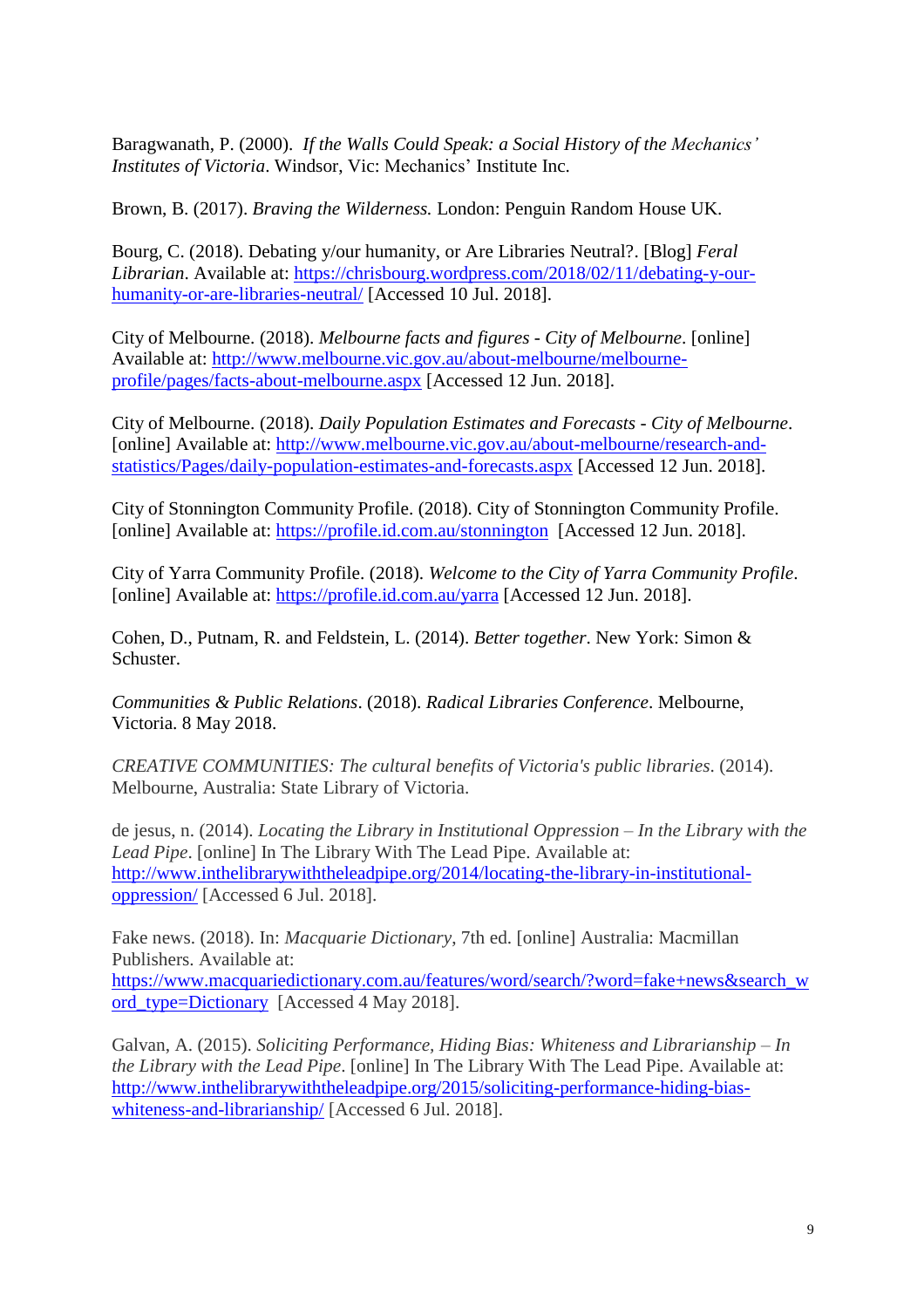Haigh, G. (2016). Mechanics' institutes, athenaeums revived as historians preserve the past. *The Australian*. [online] Available at:

[https://www.theaustralian.com.au/arts/review/mechanics-institutes-athenaeums-revived-as](https://www.theaustralian.com.au/arts/review/mechanics-institutes-athenaeums-revived-as-historians-preserve-the-past/news-story/398b3136f10ac623b2b9af998f7f9753)[historians-preserve-the-past/news-story/398b3136f10ac623b2b9af998f7f9753](https://www.theaustralian.com.au/arts/review/mechanics-institutes-athenaeums-revived-as-historians-preserve-the-past/news-story/398b3136f10ac623b2b9af998f7f9753) [Accessed 18] Jun. 2018].

Kells, S. (2018). *Notes – Loudest Libraries*. [online] The Wheeler Centre. Available at: <http://www.wheelercentre.com/notes/loudest-libraries>[Accessed 10 May 2018].

Kirwan Institute. (2015). *Understanding Implicit Bias*. [online] Available at: <http://kirwaninstitute.osu.edu/research/understanding-implicit-bias/> [Accessed 2 Apr. 2017].

Lakoff, G. (2008). *Idea Framing, Metaphors, and Your Brain*. [video] Available at: [https://www.youtube.com/watch?v=S\\_CWBjyIERY](https://www.youtube.com/watch?v=S_CWBjyIERY) [Accessed 18 Jun. 2018].

Lakoff, G. (2010). Why it Matters How We Frame the Environment. *Environmental Communication*, 4(1), pp.70-81.

Masilamani, R. (2018). Reflecting Community: The Importance of Equity, Diversity, and Inclusion in Library Staffing » Public Libraries Online. [online] Public Libraries Online. Available at: [http://publiclibrariesonline.org/2018/04/reflecting-community-the-importance](http://publiclibrariesonline.org/2018/04/reflecting-community-the-importance-of-equity-diversity-and-inclusion-in-library-staffing/)[of-equity-diversity-and-inclusion-in-library-staffing/](http://publiclibrariesonline.org/2018/04/reflecting-community-the-importance-of-equity-diversity-and-inclusion-in-library-staffing/) [Accessed 6 Jul. 2018].

Mora, C. (2012). *Libraries: Cathedral of our Souls.* [online]. Available at: [https://www.huffingtonpost.com/caitlin-moran/libraries-cathedrals-of-o\\_b\\_2103362.html](https://www.huffingtonpost.com/caitlin-moran/libraries-cathedrals-of-o_b_2103362.html)  [Accessed 26 Jul. 2018)

Oldenburg, R. (2009). *Celebrating the third place*. Chicago: Da Capo Press.

Radical. (2018). In: *English Oxford Living Dictionaries*. [online] Oxford University Press. Available at: <https://en.oxforddictionaries.com/definition/radical> [Accessed 13 Jun. 2018].

Remplan Community- City of Yarra Community Profile. (2018). Yarra SEIFA. [online] Available at: <http://www.communityprofile.com.au/yarra/wellbeing/seifa#!seifabar;i=2> [Accessed 12 Jun. 2018].

Risky. (2018). In: *English Oxford Living Dictionaries*. [online] Oxford University Press. Available at: <https://en.oxforddictionaries.com/definition/risky> [Accessed 17 Jul. 2018].

Pinker, S. (2015). *The village effect: why face-to-face contact matters*. London: Atlantic Books.

Putnam, R. (2001). *Bowling alone*. New York: Touchstone.

Sanctuary and refuge. (2018). In: *Macquarie Dictionary*, 7th ed. [online] Australia: Macmillan Publishers. Available at: <https://www.macquariedictionary.com.au/> [Accessed 4 May 2018].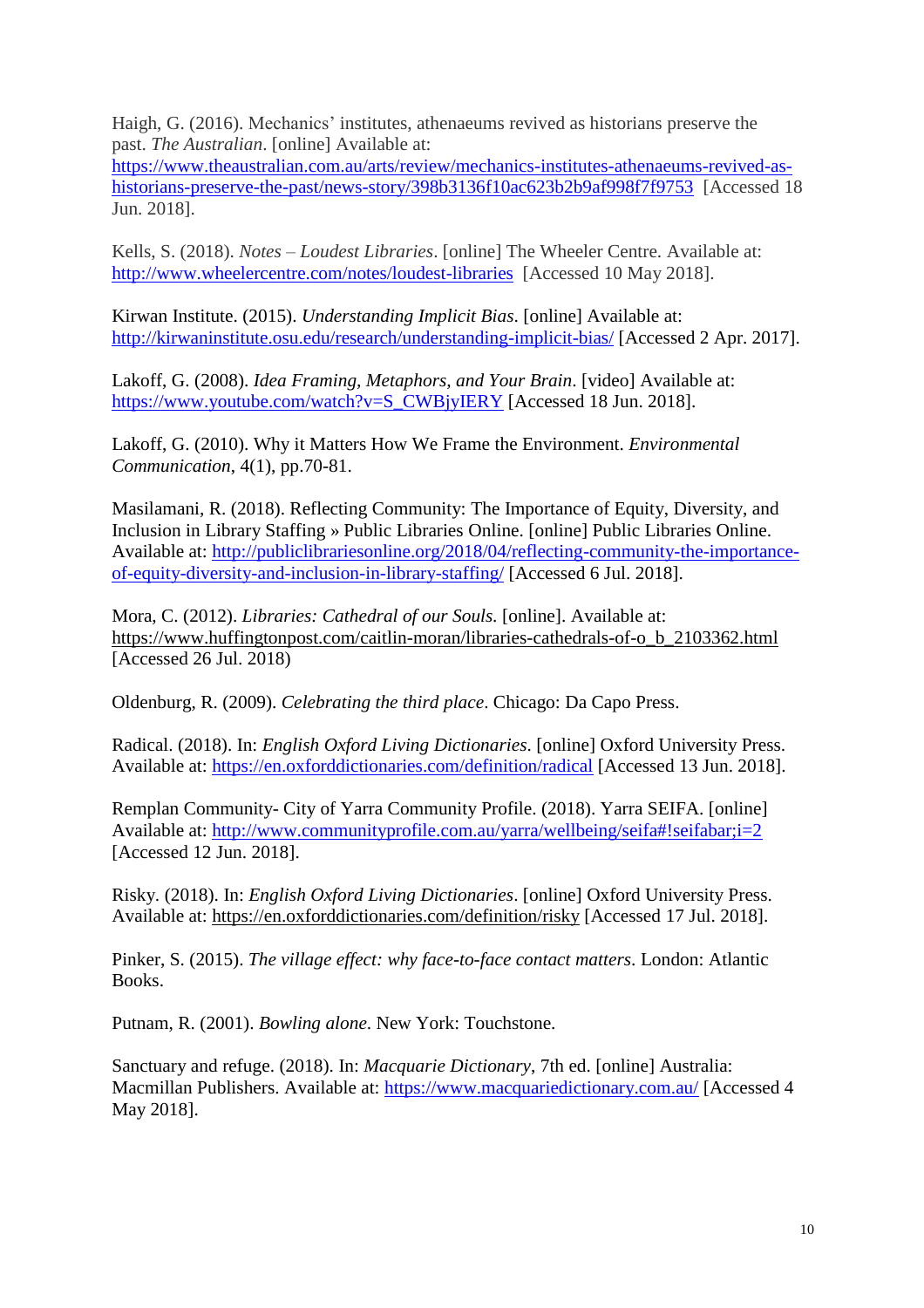State Library of Victoria. (2011). *Dollars And Sense and public Libraries: The landmark study of the socio-economic value of Victorian public libraries*. [pdf] Melbourne, VICTORIA: SGS Economics and Planning Pty. Ltd., pp.9-12. Available at: [https://www.slv.vic.gov.au/sites/default/files/Dollars-sense-public-libraries-technical](https://www.slv.vic.gov.au/sites/default/files/Dollars-sense-public-libraries-technical-report.pdf)[report.pdf](https://www.slv.vic.gov.au/sites/default/files/Dollars-sense-public-libraries-technical-report.pdf) [Accessed 10 May 2018].

Talve, A. (2018). *Radical Libraries Conference*. Melbourne, Victoria. 8 May 2018.

Vårheim, A. (2007). Social capital and public libraries: The need for research. *Library & Information Science Research*, 29(3), pp.416-428.

Victorian History Library: Prahran Mechanic's Institute. (2018). What is a Mechanics' Institute?. [online] Available at: <http://www.pmi.net.au/home/mihistory/> [Accessed 18 Jun. 2018].

# **Appendix 1: Community Profiles**

**City of Melbourne's Libraries** consist of six library branches within a 37.7 square kilometre area. As at the 2016 census, the population was 148,000 (City of Melbourne, 2018). Refer to Appendix 1, reference 1 for an overview of the demographic breakdown. However, the number of individuals who commute into the city to visit, work, play or study was last counted at just over 900,000 people on an average week day and is expected to top 1,000,000 people by 2021 (City of Melbourne, 2018). It is necessary to know the daily visitor and commuter count into the city as it helps to understand the library usage- especially City Library located centrally on Flinders Lane, which within 5 minutes walking distance in all directions is a central train station, hostels, language schools for learning English, tertiary education campuses, and support services provided by organisations both government and non-government intended for the full spectrum of human experience, including those most marginalised.

**Yarra Libraries** consist of four library branches within a 20 square kilometre area. As at 2017 City of Yarra council registered the population at 96,368 (City of Yarra Community Profile, 2018). Refer to Appendix 1, reference 2 for an overview of the demographic breakdown. The suburbs of Collingwood and Fitzroy are of specific note due to the lower scoring for the Social Economic Index for Area (SEIFA) which correlates to a higher level of disadvantage in those communities (REMPLAN Community, et al 2018). Both of these suburbs have a robust high rise community as part of public housing initiatives. Looking to Appendix 1, reference 3, is a map of low income households across the Yarra council area; the darker the patch, the higher the disadvantage. These areas are often collocated to public housing. The library in Fitzroy, located on Moor Street, is adjacent to one of the larger public housing complexes- Atherton Gardens- and is in walking distance for those living in Collingwood. This area, much like the City Library on Flinders Lane, has tertiary institutions nearby, hostels, schools, hospitals, an artery of public transport, and is in a prominent tourist area (Brunswick Street) and residential zone.

**Stonnington Library and Information Service** consists of four libraries within a 26 square kilometre area. As at 2017, City of Stonnington council registered the population at 114,138 (City of Stonnington Community Profile, 2018). Though this council is considered stereotypically as being of higher socio-economic advantage, there are areas of disadvantage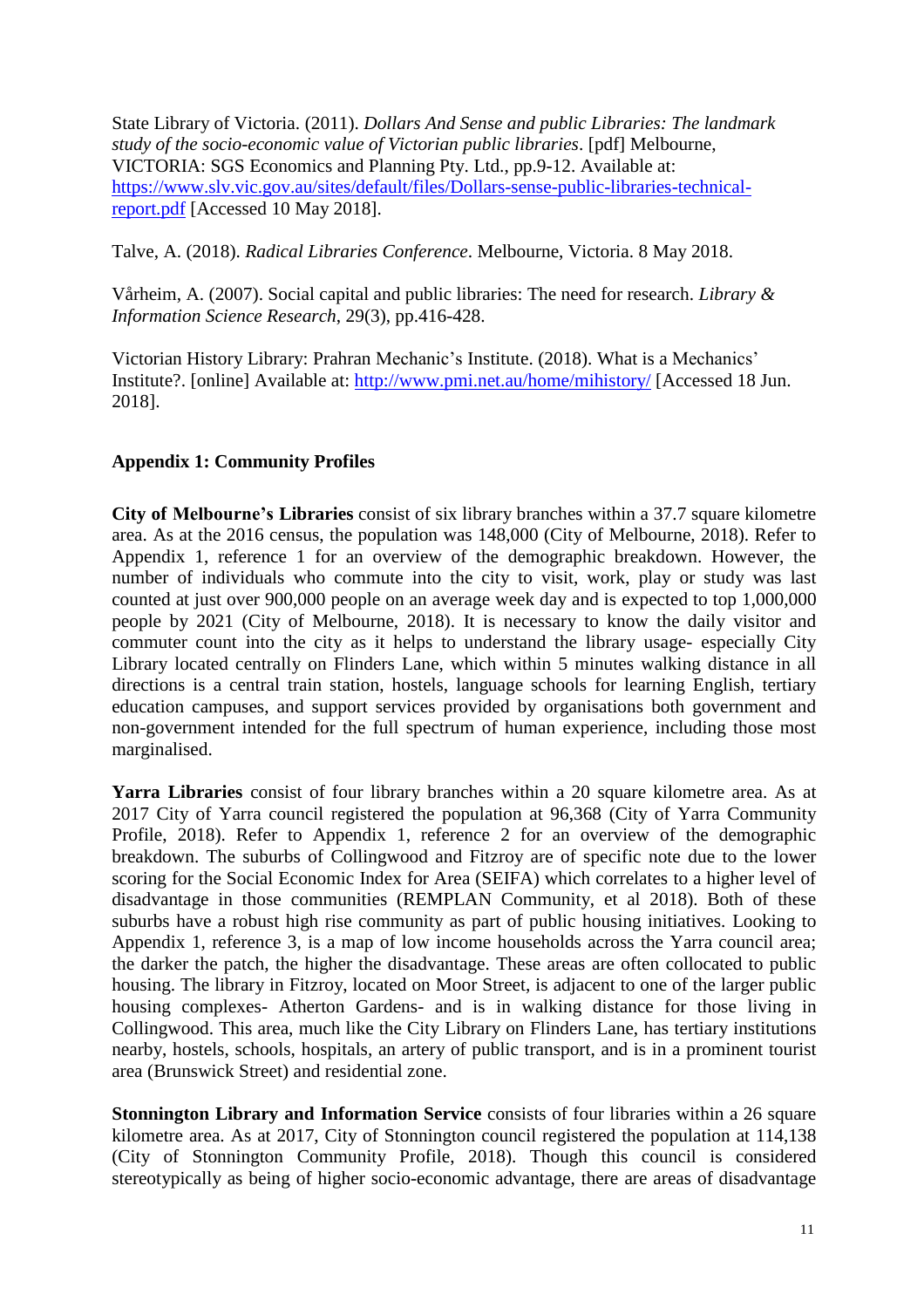nearest two of SLIS' library branches, and reflect the circumstances of the above specifics mentioned in the YL and the CML demographic breakdown. Prahran Library and the Toorak/South Yarra Library both are intersection points for all types of human experience. Both libraries are located along major public transport arterial lines, both metro train and tram services, are within an active hub for tourism and corporate business, and are, if not across the road, within walking distance of high rise public housing estates and smaller blocks of commission housing. Refer to Appendix 1, reference 4 for an overview of the demographic breakdown.

# **Reference 1**

| People                                                                                                                                                                                                                            | <b>Households</b>                              |  |  |  |
|-----------------------------------------------------------------------------------------------------------------------------------------------------------------------------------------------------------------------------------|------------------------------------------------|--|--|--|
| Residents (usual count)                                                                                                                                                                                                           | Households (occupied private dwellings)        |  |  |  |
| 135,959<br>(93,625 in 2011)                                                                                                                                                                                                       | 57,012<br>(39,976 in 2011)                     |  |  |  |
| Age (median number of years)                                                                                                                                                                                                      | Size (average number of persons per household) |  |  |  |
| 28.0<br>(28.0 in 2011)                                                                                                                                                                                                            | 2.0<br>(2.0 in 2011)                           |  |  |  |
| Weekly personal income (median)                                                                                                                                                                                                   | Weekly household income (median)               |  |  |  |
| \$642<br>(\$711 in 2011)                                                                                                                                                                                                          | \$1,354<br>(\$1,352 in 2011)                   |  |  |  |
| Born overseas                                                                                                                                                                                                                     | Family households                              |  |  |  |
| 56%<br>(48% in 2011)                                                                                                                                                                                                              | 43%<br>(45% in 2011)                           |  |  |  |
| Speaks a language other than English (LOTE) at home                                                                                                                                                                               | Lone person households                         |  |  |  |
| 48%<br>(38% in 2011)                                                                                                                                                                                                              | 36%<br>(38% in 2011)                           |  |  |  |
| In the workforce and employed                                                                                                                                                                                                     | Renting                                        |  |  |  |
| <b>51%</b><br>(56% in 2011)                                                                                                                                                                                                       | 66%<br>(63% in 2011)                           |  |  |  |
| Attending an educational institution                                                                                                                                                                                              | Living in a flat or apartment                  |  |  |  |
| 35%<br>(30% in 2011)                                                                                                                                                                                                              | 83%<br>(78% in 2011)                           |  |  |  |
| Source: Australian Bureau of Statistics 2011 & 2016 Census of Population and Housing. People data based on place of usual residence and count of (all) persons except personal                                                    |                                                |  |  |  |
| income (based on count of persons aged 15 years and over) and employment (based on count of employed persons aged 15 years and over). For latest (adjusted) population figures,<br>refers the Estimated Resident Population (ERP) |                                                |  |  |  |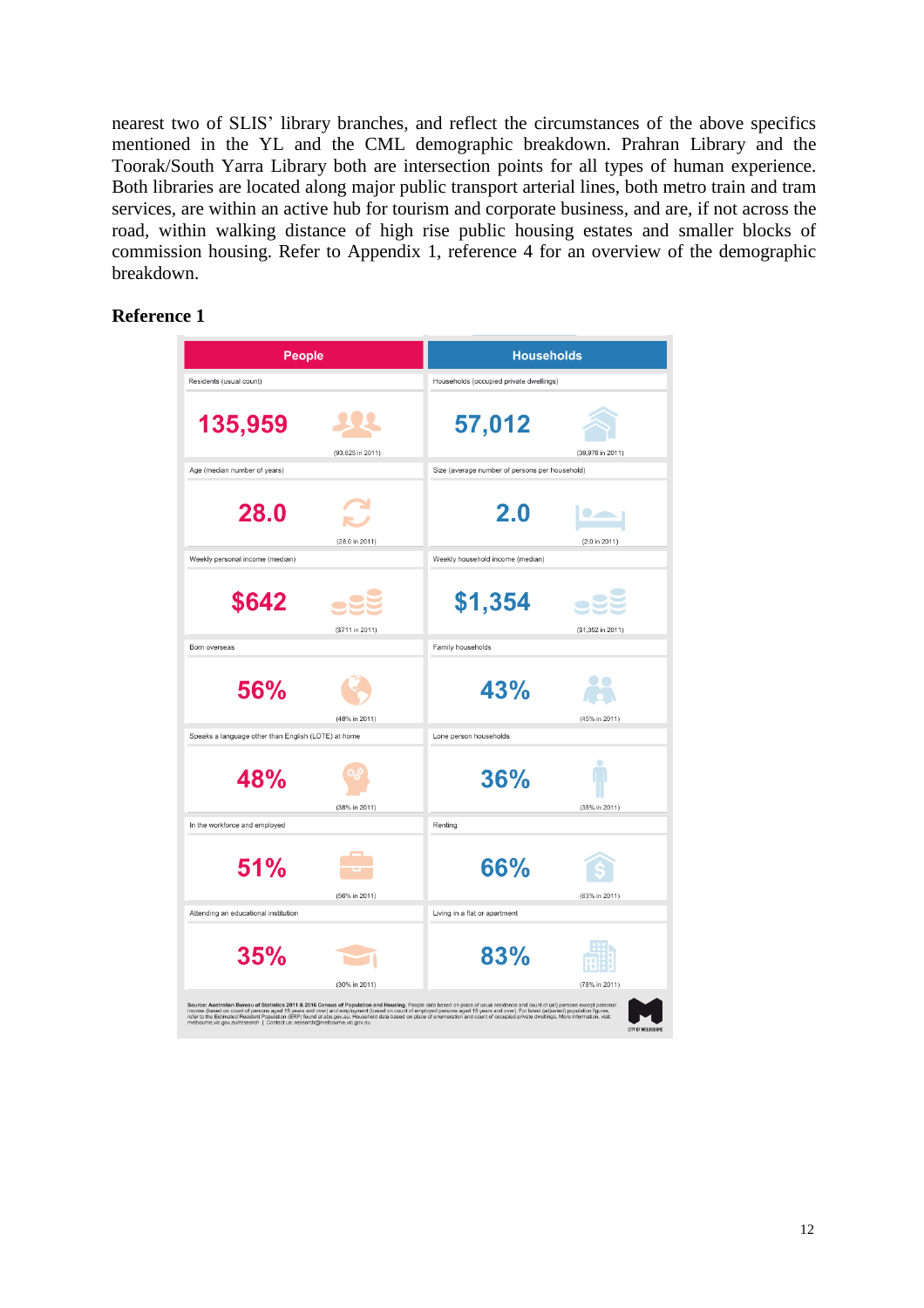| Source: Australian Bureau of Statistics, Recional Population Growth, Australia (3218.0). Cornolled and<br>presented by .id the population experts<br>City of Yarra 2016<br>+ No significant change since previous Census (less than ±0.5%) A Increased since previous Census $\bullet$ Decreased since previous Census<br><b>Aboriginal and Torres Strait</b><br>Couples with children<br>Older couples without<br>Median age<br><b>Islander Population</b><br>children<br>15%<br>$\Psi( -1.056)$<br>$+10.051$<br>4140.3%)<br>Greater Melbourne<br>36 <sub>th</sub><br>Greater Melbourne<br>$0.5% +$<br><b>Greater Melbourne</b><br>33%<br>Greater Melbourne<br>$0.8\%$ ++<br>31%<br>$37 +$<br>Victoria<br>Victoria<br>Victoria<br>Victoria<br>Australia<br>38 <sub>4</sub><br>Australia<br>$2.8% +$<br>Australia<br>$30\%$<br>Australia<br>Lone person households<br>Medium and high density<br>Median weekly household<br>Median weekly mortgage<br>Housing<br>income<br>repayment<br>\$1,949<br>30%<br>4.00,656<br>A (6.9%)<br>A(5316)<br><b>Greater Melbourne</b><br>$22\%$ +<br><b>Greater Melbourne</b><br>$33\%$ $\triangle$<br><b>Greater Melbourne</b><br>\$1.539 <sub>4</sub><br><b>Greater Melbourne</b><br>$23% +$<br>27%<br>Victoria<br>Victoria<br>Victoria<br>$$1,416$ $\triangle$<br>Victoria<br>Australia<br>$23% +$<br>Australia<br>27%<br>Australia<br>\$1.431 <sub>4</sub><br>Australia<br>Households with a<br>Median weekly rent<br>Households renting<br>Overseas born<br>mortgage<br>50%<br>6<br>471,6%)<br>$\Psi(-1, 856)$<br>49 (-0.1%)<br>\$355<br>29%.<br><b>Greater Melbourne</b><br>34%<br><b>Greater Melbourne</b><br><b>Greater Melbourne</b><br><b>Greater Melbourne</b><br>\$330<br>28%.<br>33%<br>Victoria<br>Victoria<br>Victoria<br>Victoria<br>Australia<br>\$339<br>29% 4<br>Australia<br>32%<br>Australia<br>Australia<br>Language at home other<br>University attendance<br>University qualification<br>Trade qualification<br>than English<br>(certificate)<br>٥<br>$\triangle(3.4\%)$<br>$\P( -1.0\%)$<br>$+ (0.1%)$<br>++ (0.1%)<br><b>Greater Melbourne</b><br>$32\%$ $\triangle$<br>Greater Melbourne<br><b>Greater Melbourne</b><br>27%<br>Greater Melbourne<br>$6\%$ $\star$<br>26%.<br>5% .<br>24%<br>Victoria<br>Victoria<br>Victoria<br>Victoria<br>22%<br>21%<br>5%<br>Australia<br>Australia<br>Australia<br>Australia<br>Public transport (to work)<br>Unemployment rate<br>Participation rate<br>SEIFA index of<br>(population in labour force)<br>disadvantage 2016<br>5.3%<br>46.01.5%)<br>A(2.295)<br>++ (0.4%)<br>6.8%<br><b>Greater Melbourne</b><br>62%<br><b>Greater Melbourne</b><br>15%<br><b>Greater Melbourne</b><br>Greater Melbourne<br>Victoria<br>$6.6\%$<br>Victoria<br>60% +<br>Victoria<br>12%<br>Victoria<br>6.9%<br>60%<br>Australia<br>Australia<br>Australia<br>Australia | <b>Reference 2</b> |  |  |  |  |        |                              |             |
|--------------------------------------------------------------------------------------------------------------------------------------------------------------------------------------------------------------------------------------------------------------------------------------------------------------------------------------------------------------------------------------------------------------------------------------------------------------------------------------------------------------------------------------------------------------------------------------------------------------------------------------------------------------------------------------------------------------------------------------------------------------------------------------------------------------------------------------------------------------------------------------------------------------------------------------------------------------------------------------------------------------------------------------------------------------------------------------------------------------------------------------------------------------------------------------------------------------------------------------------------------------------------------------------------------------------------------------------------------------------------------------------------------------------------------------------------------------------------------------------------------------------------------------------------------------------------------------------------------------------------------------------------------------------------------------------------------------------------------------------------------------------------------------------------------------------------------------------------------------------------------------------------------------------------------------------------------------------------------------------------------------------------------------------------------------------------------------------------------------------------------------------------------------------------------------------------------------------------------------------------------------------------------------------------------------------------------------------------------------------------------------------------------------------------------------------------------------------------------------------------------------------------------------------------------------------------------------------------------------------------------------------------------------------------------------------------------------------------------------------------------------------------------------------------------------------------------------------------------|--------------------|--|--|--|--|--------|------------------------------|-------------|
|                                                                                                                                                                                                                                                                                                                                                                                                                                                                                                                                                                                                                                                                                                                                                                                                                                                                                                                                                                                                                                                                                                                                                                                                                                                                                                                                                                                                                                                                                                                                                                                                                                                                                                                                                                                                                                                                                                                                                                                                                                                                                                                                                                                                                                                                                                                                                                                                                                                                                                                                                                                                                                                                                                                                                                                                                                                        |                    |  |  |  |  |        | the<br>population<br>experts |             |
|                                                                                                                                                                                                                                                                                                                                                                                                                                                                                                                                                                                                                                                                                                                                                                                                                                                                                                                                                                                                                                                                                                                                                                                                                                                                                                                                                                                                                                                                                                                                                                                                                                                                                                                                                                                                                                                                                                                                                                                                                                                                                                                                                                                                                                                                                                                                                                                                                                                                                                                                                                                                                                                                                                                                                                                                                                                        |                    |  |  |  |  |        |                              |             |
|                                                                                                                                                                                                                                                                                                                                                                                                                                                                                                                                                                                                                                                                                                                                                                                                                                                                                                                                                                                                                                                                                                                                                                                                                                                                                                                                                                                                                                                                                                                                                                                                                                                                                                                                                                                                                                                                                                                                                                                                                                                                                                                                                                                                                                                                                                                                                                                                                                                                                                                                                                                                                                                                                                                                                                                                                                                        |                    |  |  |  |  |        |                              |             |
|                                                                                                                                                                                                                                                                                                                                                                                                                                                                                                                                                                                                                                                                                                                                                                                                                                                                                                                                                                                                                                                                                                                                                                                                                                                                                                                                                                                                                                                                                                                                                                                                                                                                                                                                                                                                                                                                                                                                                                                                                                                                                                                                                                                                                                                                                                                                                                                                                                                                                                                                                                                                                                                                                                                                                                                                                                                        |                    |  |  |  |  |        |                              |             |
|                                                                                                                                                                                                                                                                                                                                                                                                                                                                                                                                                                                                                                                                                                                                                                                                                                                                                                                                                                                                                                                                                                                                                                                                                                                                                                                                                                                                                                                                                                                                                                                                                                                                                                                                                                                                                                                                                                                                                                                                                                                                                                                                                                                                                                                                                                                                                                                                                                                                                                                                                                                                                                                                                                                                                                                                                                                        |                    |  |  |  |  |        |                              |             |
|                                                                                                                                                                                                                                                                                                                                                                                                                                                                                                                                                                                                                                                                                                                                                                                                                                                                                                                                                                                                                                                                                                                                                                                                                                                                                                                                                                                                                                                                                                                                                                                                                                                                                                                                                                                                                                                                                                                                                                                                                                                                                                                                                                                                                                                                                                                                                                                                                                                                                                                                                                                                                                                                                                                                                                                                                                                        |                    |  |  |  |  |        |                              | 8%          |
|                                                                                                                                                                                                                                                                                                                                                                                                                                                                                                                                                                                                                                                                                                                                                                                                                                                                                                                                                                                                                                                                                                                                                                                                                                                                                                                                                                                                                                                                                                                                                                                                                                                                                                                                                                                                                                                                                                                                                                                                                                                                                                                                                                                                                                                                                                                                                                                                                                                                                                                                                                                                                                                                                                                                                                                                                                                        |                    |  |  |  |  |        |                              | 9%          |
|                                                                                                                                                                                                                                                                                                                                                                                                                                                                                                                                                                                                                                                                                                                                                                                                                                                                                                                                                                                                                                                                                                                                                                                                                                                                                                                                                                                                                                                                                                                                                                                                                                                                                                                                                                                                                                                                                                                                                                                                                                                                                                                                                                                                                                                                                                                                                                                                                                                                                                                                                                                                                                                                                                                                                                                                                                                        |                    |  |  |  |  |        |                              | $10% +$     |
|                                                                                                                                                                                                                                                                                                                                                                                                                                                                                                                                                                                                                                                                                                                                                                                                                                                                                                                                                                                                                                                                                                                                                                                                                                                                                                                                                                                                                                                                                                                                                                                                                                                                                                                                                                                                                                                                                                                                                                                                                                                                                                                                                                                                                                                                                                                                                                                                                                                                                                                                                                                                                                                                                                                                                                                                                                                        |                    |  |  |  |  |        |                              |             |
|                                                                                                                                                                                                                                                                                                                                                                                                                                                                                                                                                                                                                                                                                                                                                                                                                                                                                                                                                                                                                                                                                                                                                                                                                                                                                                                                                                                                                                                                                                                                                                                                                                                                                                                                                                                                                                                                                                                                                                                                                                                                                                                                                                                                                                                                                                                                                                                                                                                                                                                                                                                                                                                                                                                                                                                                                                                        |                    |  |  |  |  |        |                              |             |
|                                                                                                                                                                                                                                                                                                                                                                                                                                                                                                                                                                                                                                                                                                                                                                                                                                                                                                                                                                                                                                                                                                                                                                                                                                                                                                                                                                                                                                                                                                                                                                                                                                                                                                                                                                                                                                                                                                                                                                                                                                                                                                                                                                                                                                                                                                                                                                                                                                                                                                                                                                                                                                                                                                                                                                                                                                                        |                    |  |  |  |  |        |                              | S421        |
|                                                                                                                                                                                                                                                                                                                                                                                                                                                                                                                                                                                                                                                                                                                                                                                                                                                                                                                                                                                                                                                                                                                                                                                                                                                                                                                                                                                                                                                                                                                                                                                                                                                                                                                                                                                                                                                                                                                                                                                                                                                                                                                                                                                                                                                                                                                                                                                                                                                                                                                                                                                                                                                                                                                                                                                                                                                        |                    |  |  |  |  |        |                              | <b>S391</b> |
|                                                                                                                                                                                                                                                                                                                                                                                                                                                                                                                                                                                                                                                                                                                                                                                                                                                                                                                                                                                                                                                                                                                                                                                                                                                                                                                                                                                                                                                                                                                                                                                                                                                                                                                                                                                                                                                                                                                                                                                                                                                                                                                                                                                                                                                                                                                                                                                                                                                                                                                                                                                                                                                                                                                                                                                                                                                        |                    |  |  |  |  |        |                              | <b>S409</b> |
|                                                                                                                                                                                                                                                                                                                                                                                                                                                                                                                                                                                                                                                                                                                                                                                                                                                                                                                                                                                                                                                                                                                                                                                                                                                                                                                                                                                                                                                                                                                                                                                                                                                                                                                                                                                                                                                                                                                                                                                                                                                                                                                                                                                                                                                                                                                                                                                                                                                                                                                                                                                                                                                                                                                                                                                                                                                        |                    |  |  |  |  |        |                              |             |
|                                                                                                                                                                                                                                                                                                                                                                                                                                                                                                                                                                                                                                                                                                                                                                                                                                                                                                                                                                                                                                                                                                                                                                                                                                                                                                                                                                                                                                                                                                                                                                                                                                                                                                                                                                                                                                                                                                                                                                                                                                                                                                                                                                                                                                                                                                                                                                                                                                                                                                                                                                                                                                                                                                                                                                                                                                                        |                    |  |  |  |  |        |                              |             |
|                                                                                                                                                                                                                                                                                                                                                                                                                                                                                                                                                                                                                                                                                                                                                                                                                                                                                                                                                                                                                                                                                                                                                                                                                                                                                                                                                                                                                                                                                                                                                                                                                                                                                                                                                                                                                                                                                                                                                                                                                                                                                                                                                                                                                                                                                                                                                                                                                                                                                                                                                                                                                                                                                                                                                                                                                                                        |                    |  |  |  |  |        |                              | 34%         |
|                                                                                                                                                                                                                                                                                                                                                                                                                                                                                                                                                                                                                                                                                                                                                                                                                                                                                                                                                                                                                                                                                                                                                                                                                                                                                                                                                                                                                                                                                                                                                                                                                                                                                                                                                                                                                                                                                                                                                                                                                                                                                                                                                                                                                                                                                                                                                                                                                                                                                                                                                                                                                                                                                                                                                                                                                                                        |                    |  |  |  |  |        |                              | 28%.        |
|                                                                                                                                                                                                                                                                                                                                                                                                                                                                                                                                                                                                                                                                                                                                                                                                                                                                                                                                                                                                                                                                                                                                                                                                                                                                                                                                                                                                                                                                                                                                                                                                                                                                                                                                                                                                                                                                                                                                                                                                                                                                                                                                                                                                                                                                                                                                                                                                                                                                                                                                                                                                                                                                                                                                                                                                                                                        |                    |  |  |  |  |        |                              | 26% +       |
|                                                                                                                                                                                                                                                                                                                                                                                                                                                                                                                                                                                                                                                                                                                                                                                                                                                                                                                                                                                                                                                                                                                                                                                                                                                                                                                                                                                                                                                                                                                                                                                                                                                                                                                                                                                                                                                                                                                                                                                                                                                                                                                                                                                                                                                                                                                                                                                                                                                                                                                                                                                                                                                                                                                                                                                                                                                        |                    |  |  |  |  |        |                              |             |
|                                                                                                                                                                                                                                                                                                                                                                                                                                                                                                                                                                                                                                                                                                                                                                                                                                                                                                                                                                                                                                                                                                                                                                                                                                                                                                                                                                                                                                                                                                                                                                                                                                                                                                                                                                                                                                                                                                                                                                                                                                                                                                                                                                                                                                                                                                                                                                                                                                                                                                                                                                                                                                                                                                                                                                                                                                                        |                    |  |  |  |  |        |                              |             |
|                                                                                                                                                                                                                                                                                                                                                                                                                                                                                                                                                                                                                                                                                                                                                                                                                                                                                                                                                                                                                                                                                                                                                                                                                                                                                                                                                                                                                                                                                                                                                                                                                                                                                                                                                                                                                                                                                                                                                                                                                                                                                                                                                                                                                                                                                                                                                                                                                                                                                                                                                                                                                                                                                                                                                                                                                                                        |                    |  |  |  |  |        |                              | 15%         |
|                                                                                                                                                                                                                                                                                                                                                                                                                                                                                                                                                                                                                                                                                                                                                                                                                                                                                                                                                                                                                                                                                                                                                                                                                                                                                                                                                                                                                                                                                                                                                                                                                                                                                                                                                                                                                                                                                                                                                                                                                                                                                                                                                                                                                                                                                                                                                                                                                                                                                                                                                                                                                                                                                                                                                                                                                                                        |                    |  |  |  |  |        |                              | 17%         |
|                                                                                                                                                                                                                                                                                                                                                                                                                                                                                                                                                                                                                                                                                                                                                                                                                                                                                                                                                                                                                                                                                                                                                                                                                                                                                                                                                                                                                                                                                                                                                                                                                                                                                                                                                                                                                                                                                                                                                                                                                                                                                                                                                                                                                                                                                                                                                                                                                                                                                                                                                                                                                                                                                                                                                                                                                                                        |                    |  |  |  |  |        |                              | 19% +       |
|                                                                                                                                                                                                                                                                                                                                                                                                                                                                                                                                                                                                                                                                                                                                                                                                                                                                                                                                                                                                                                                                                                                                                                                                                                                                                                                                                                                                                                                                                                                                                                                                                                                                                                                                                                                                                                                                                                                                                                                                                                                                                                                                                                                                                                                                                                                                                                                                                                                                                                                                                                                                                                                                                                                                                                                                                                                        |                    |  |  |  |  |        |                              |             |
|                                                                                                                                                                                                                                                                                                                                                                                                                                                                                                                                                                                                                                                                                                                                                                                                                                                                                                                                                                                                                                                                                                                                                                                                                                                                                                                                                                                                                                                                                                                                                                                                                                                                                                                                                                                                                                                                                                                                                                                                                                                                                                                                                                                                                                                                                                                                                                                                                                                                                                                                                                                                                                                                                                                                                                                                                                                        |                    |  |  |  |  |        |                              |             |
|                                                                                                                                                                                                                                                                                                                                                                                                                                                                                                                                                                                                                                                                                                                                                                                                                                                                                                                                                                                                                                                                                                                                                                                                                                                                                                                                                                                                                                                                                                                                                                                                                                                                                                                                                                                                                                                                                                                                                                                                                                                                                                                                                                                                                                                                                                                                                                                                                                                                                                                                                                                                                                                                                                                                                                                                                                                        |                    |  |  |  |  |        |                              | 1.018       |
|                                                                                                                                                                                                                                                                                                                                                                                                                                                                                                                                                                                                                                                                                                                                                                                                                                                                                                                                                                                                                                                                                                                                                                                                                                                                                                                                                                                                                                                                                                                                                                                                                                                                                                                                                                                                                                                                                                                                                                                                                                                                                                                                                                                                                                                                                                                                                                                                                                                                                                                                                                                                                                                                                                                                                                                                                                                        |                    |  |  |  |  |        |                              | 1.010       |
|                                                                                                                                                                                                                                                                                                                                                                                                                                                                                                                                                                                                                                                                                                                                                                                                                                                                                                                                                                                                                                                                                                                                                                                                                                                                                                                                                                                                                                                                                                                                                                                                                                                                                                                                                                                                                                                                                                                                                                                                                                                                                                                                                                                                                                                                                                                                                                                                                                                                                                                                                                                                                                                                                                                                                                                                                                                        |                    |  |  |  |  | $11\%$ |                              | 1.002       |

Homeless persons<br>estimated 2016 \*

838

Source: ABB, 2049.0 Estimating Homelessness, 2016

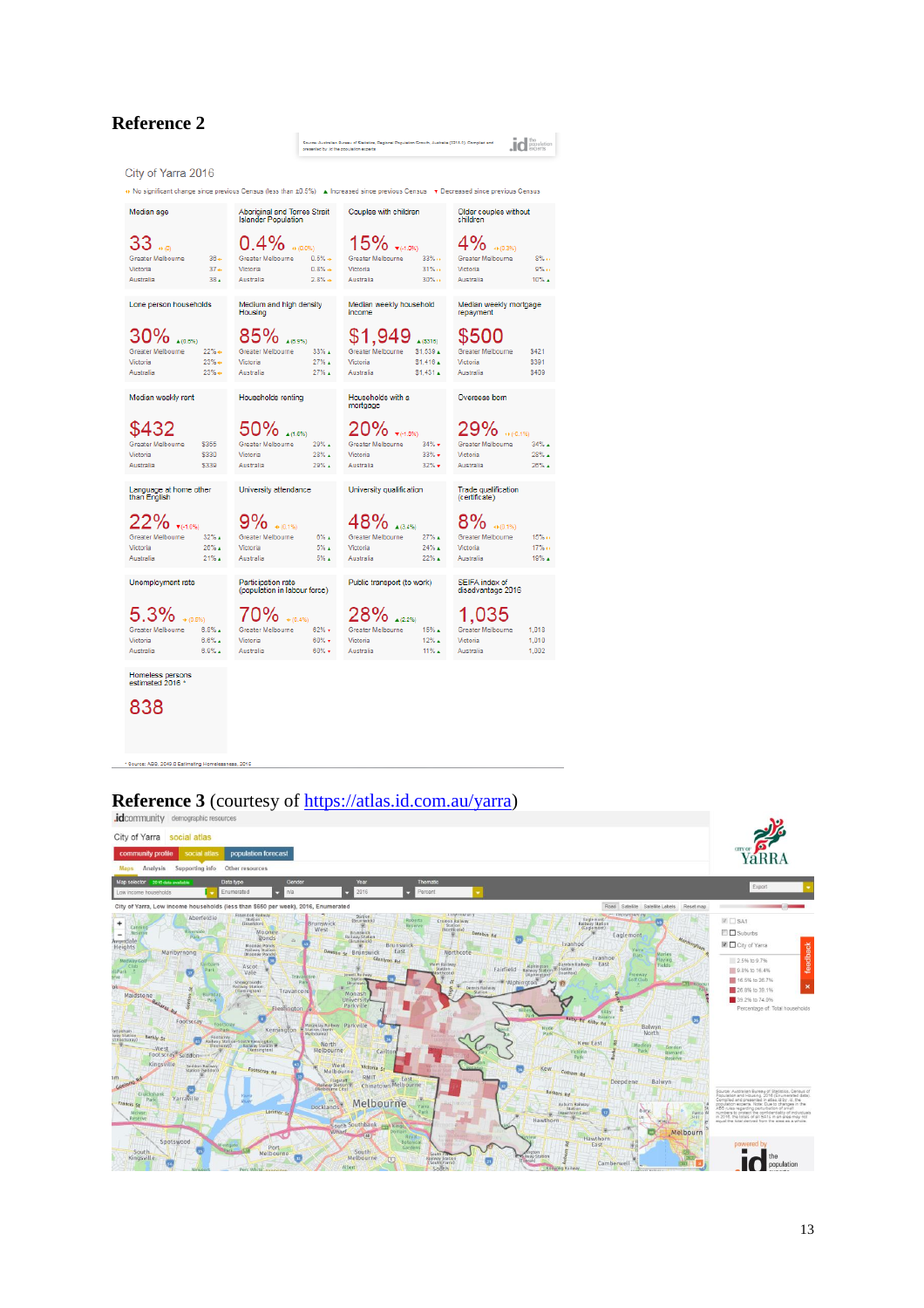# **Reference 4** (courtesy of [https://profile.id.com.au/stonnington/highlights-2016\)](https://profile.id.com.au/stonnington/highlights-2016)



#### **Appendix 2: Examples of programmes and events**

ABS, 2049.0 Estimating Homelessness, 2016

- CML, City Library remains open for WHITE NIGHT extravaganza
- CML & International AIDs Conference, special panel session on women's experiences of living positive, story collection vía oral interview, and a communal tree of love at each library location in partnership with Living Positive Victoria and Positive Women Victoria
- CML & Front Yard Youth Service, Homework Tutor Program 2007-2009; photographic exhibition in the City Gallery with youth experiencing homelessness 2009; pop up library materials \*in\* Front Yard 2014-2015
- CML: Church of All Nations Homework Program from the Lygon and Drummond Street Housing Commission towers moving into the Kathleen Syme Library & Community Centre in order to gain access to better technology and free WiFi service
- CML & Midsumma Festival, in library and at the festival programming/events since 2009 including special story times, introduction of a queer collection, queer reading circles, exhibitions by local artists who identify as LGBTQIA+, documentary showing/history talks/exhibitions by the Gay and Lesbian Archives